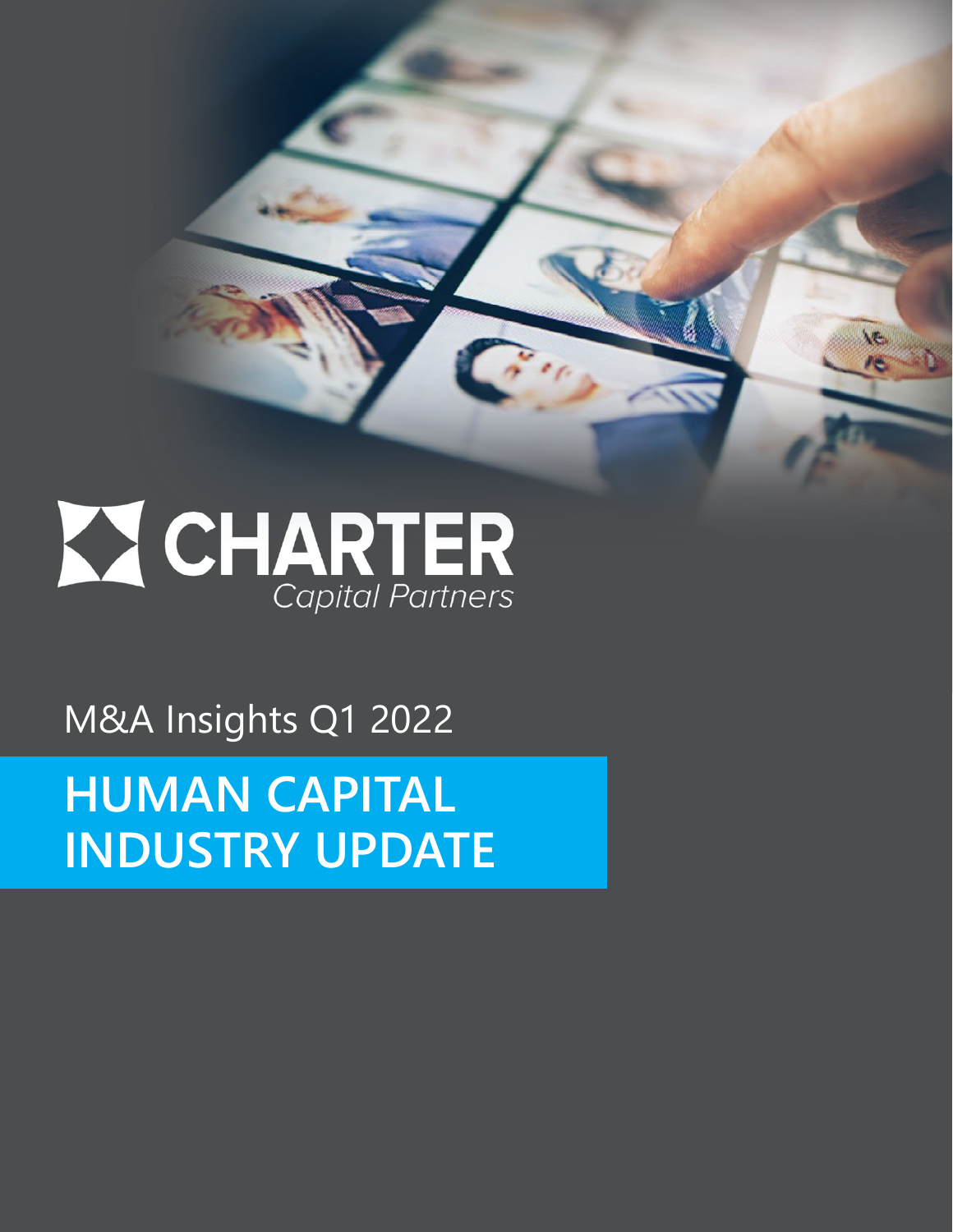## HUMAN CAPITAL INDUSTRY UPDATE **M&A TRENDS**

The Human Capital industry closed out a robust first quarter of 2022 as it continued to benefit from the recovery of the labor market. Although deal activity was not as overwhelming as in Q4 2021, the industry recorded 52 deals in the space, up ~19% relative to Q1 2021.

While previously negotiated deals closed on time, announcement activity diminished due to the uncertainty created by geopolitical conditions. Additional headwinds including inflation concerns, rising interest rates, and public market volatility further hindered the development of active deals in the space.

Going forward, however, the Human Capital industry remains poised for growth; forecasts are projecting annual growth rates of nearly 10% through 2024 within the industry, driven in large part by the increasingly consistent need for Human Capital Management ('HCM") technology to support evolving roles. The historically tight labor market has increased the importance of attractive employee benefits and wellbeing initiatives. Moreover, the enhanced focus on normalizing mental, physical, and financial health needs, as highlighted through the pandemic, has spurred a growing priority for companies to retain and attract talent through wellbeing solutions.

HR outsourcing and healthcare were the most active sectors during Q1 2022, with 40 and 33 deals, respectively. HR outsourcing continues to drive the industry as employers continue to experience talent shortages and therefore seek additional technologies to increase HR effectiveness.

A transaction that highlights many of the above trends was CAVU Human Capital Management's acquisition of Silver State Payroll, a provider of payroll processing services, in January 2022. Silver State will allow CAVU to further expand its geographic coverage, talent, and support capabilities across payroll and human capital management solutions.

#### **Human Capital Deal Count**



#### **LTM Q1 2022 Deals by Sector**

| <b>HR Outsourcing</b> | 40 | <b>Executive Search</b> | 10 |
|-----------------------|----|-------------------------|----|
| Healthcare            | 33 | Other                   | 8  |
| <b>HR Consulting</b>  | 24 | PFO                     |    |
| Technical             | 15 | <b>IT Staffing</b>      |    |
| <b>IT Services</b>    | 13 | Education               |    |
| Light Industrial      | 12 | Finance/Accounting      |    |







#### *Source: Pitchbook, Statista*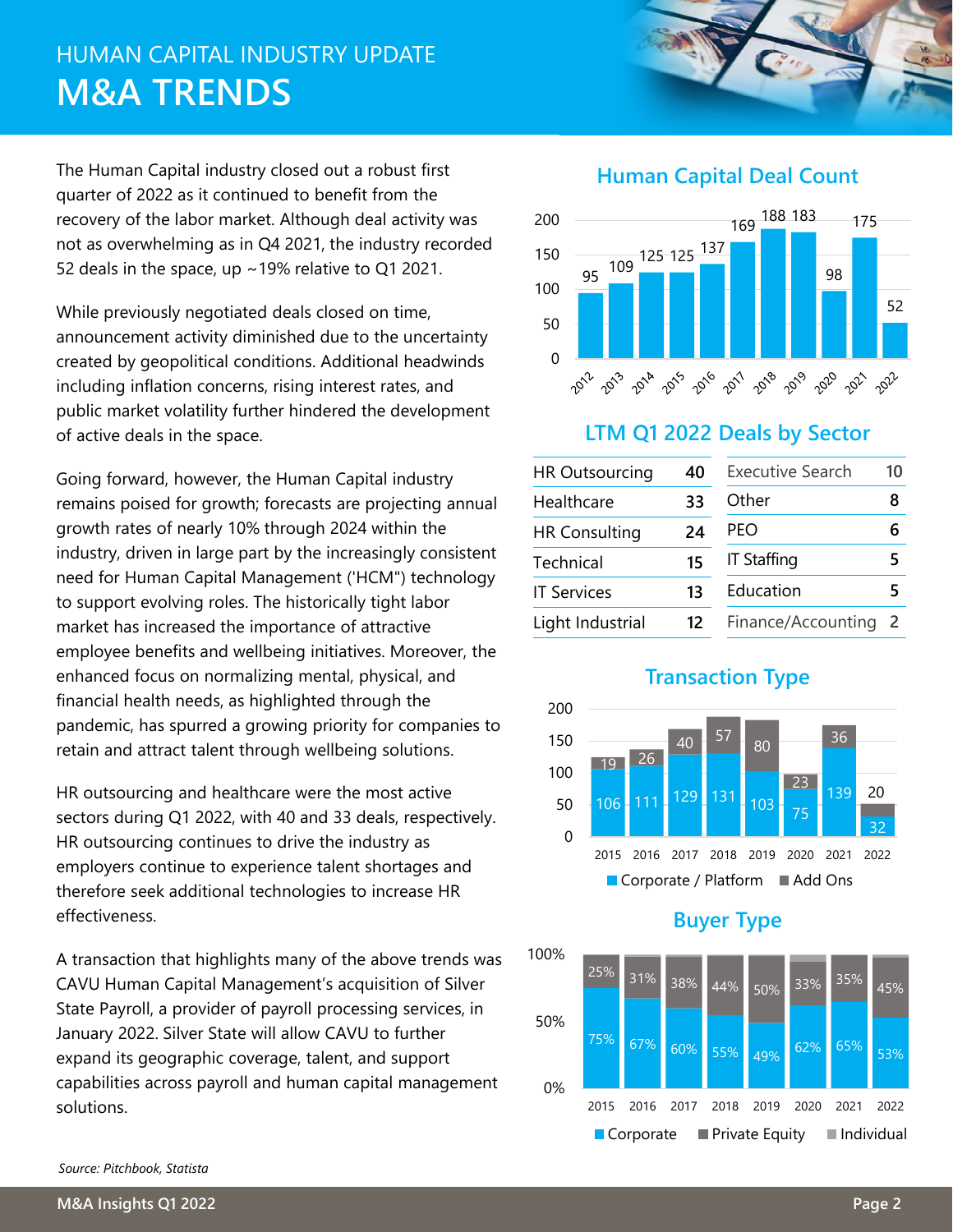## HUMAN CAPITAL INDUSTRY UPDATE **SELECTED TRANSACTIONS**



| Date              | <b>Target</b>                                 | <b>Buyer</b>                                               | <b>Description</b>        |
|-------------------|-----------------------------------------------|------------------------------------------------------------|---------------------------|
| 3/31/2022         | The CFO Suite (Churchill Asset<br>Management) | E78 Partners                                               | Finance and<br>Accounting |
| 3/29/2022         | <b>GRI (Bain Capital)</b>                     | PRO Unlimited (EQT)                                        | <b>IT Services</b>        |
| 3/29/2022         | Paddle HR                                     | LinkedIn                                                   | <b>IT Services</b>        |
| 3/28/2022         | CoMatch                                       | Malt                                                       | <b>HR Consulting</b>      |
| 3/21/2022         | InStaff                                       | Jobandtalent                                               | Light Industrial          |
| 3/18/2022         | McKee-Burke                                   | PDQ Staffing                                               | Light Industrial          |
| 3/9/2022          | <b>Alliant Staffing</b>                       | Nurses PRN (The Firmament Group)                           | Healthcare                |
| 3/9/2022          | CareStaf of Dallas                            | Nova Leap Health (TSX: NLH)                                | Healthcare                |
| 3/9/2022          | <b>Lumeidon Partners</b>                      | 33eleven Partners                                          | <b>Executive Search</b>   |
| 3/9/2022          | RocketPower                                   | Kelly Services (NAS: KELYA)                                | <b>IT Staffing</b>        |
| 3/8/2022          | Employer Advantage                            | G&A Partners (The Riverside Company)                       | <b>PEO</b>                |
| 3/3/2022          | AfterCollege                                  | Jobcase (PSG; Workday Ventures)                            | Education                 |
| 3/3/2022          | Alta Associates                               | Diversified Search (ShoreView Industries)                  | <b>IT Staffing</b>        |
| 3/1/2022          | flipMD                                        | GoodRx Holdings (NAS: GDRX)                                | Healthcare                |
| 2/28/2022         | LaSalle Network                               | Infinedi Partners; Maranon Capital                         | Light Industrial          |
| 2/28/2022         | <b>Nolan Partners</b>                         | Excel Sports Management (Shamrock Capital)                 | Other                     |
| 2/22/2022         | Dubin Workforce Solutions                     | HireQuest (NAS: HQI)                                       | Other                     |
| 2/16/2022         | <b>HCMWorks</b>                               | Procom                                                     | Other                     |
| 2/15/2022         | WhitneySmith                                  | Higginbotham (Stone Point Capital)                         | <b>HR Consulting</b>      |
| 2/14/2022         | Marick Group                                  | Aeyon (Enlightenment Capital)                              | <b>IT Services</b>        |
| 2/14/2022         | <b>VOLT</b>                                   | <b>ACS Group</b>                                           | <b>HR Outsourcing</b>     |
| 2/7/2022          | <b>Allstar Temporary Services</b>             | Staff Zone                                                 | Other                     |
| 2/3/2022          | <b>VERCO Group</b>                            | MethodHub Software                                         | Finance and<br>Accounting |
| 2/2/2022          | CareerGig                                     | Alef                                                       | <b>IT Services</b>        |
| 2/1/2022          | Northbound Executive Search                   | HireQuest (NAS: HQI)                                       | <b>HR Consulting</b>      |
| 2/1/2022          | Selected                                      | Cross Country Healthcare (NAS: CCRN)                       | Education                 |
| 2/1/2022          | Slayton Search Partners                       | The Judge Group                                            | <b>Executive Search</b>   |
| 1/31/2022         | XYZ Media                                     | John Wiley & Sons (NYSE: WLY)                              | Education                 |
| 1/27/2022         | <b>ESS (Nautic Partners)</b>                  | Vistria Group                                              | Education                 |
| 1/26/2022         | Global Upside                                 | SafeGuard Global (Accel-KKR)                               | PEO                       |
| 1/25/2022         | MomSource Network                             | <b>Boulo</b>                                               | <b>IT Services</b>        |
| 1/24/2022         | <b>Corestaff Services</b>                     | swipejobs                                                  | <b>HR Outsourcing</b>     |
| 1/24/2022         | Davenport Benefits                            | Relation Insurance Services (Aquiline Capital<br>Partners) | PEO                       |
| 1/20/2022         | Silver State Payroll                          | CAVU Human Capital Management                              | <b>HR Outsourcing</b>     |
| 1/19/2022         | Precita Placements                            | ZRG Partners (RFE Investment Partners)                     | <b>Executive Search</b>   |
| 1/18/2022         | AccessRN                                      | Dynamic Infusion Therapy (RiverGlade Capital)              | Healthcare                |
| 1/14/2022         | <b>CnL Advisors</b>                           | Alexander Mann Solutions (OMERS Private Equity)            | <b>HR Consulting</b>      |
| 1/13/2022         | <b>Integrated Payroll Services</b>            | Inova Payroll (Tritium Partners)                           | PEO                       |
| 1/11/2022         | People Etc.                                   | BerganKDV                                                  | <b>HR Consulting</b>      |
| 1/10/2022         | Alto Healthcare Staffing                      | Littlejohn Capital                                         | Healthcare                |
| Source: Pitchbook |                                               |                                                            |                           |

**M&A Insights Q1 2022 Page 3**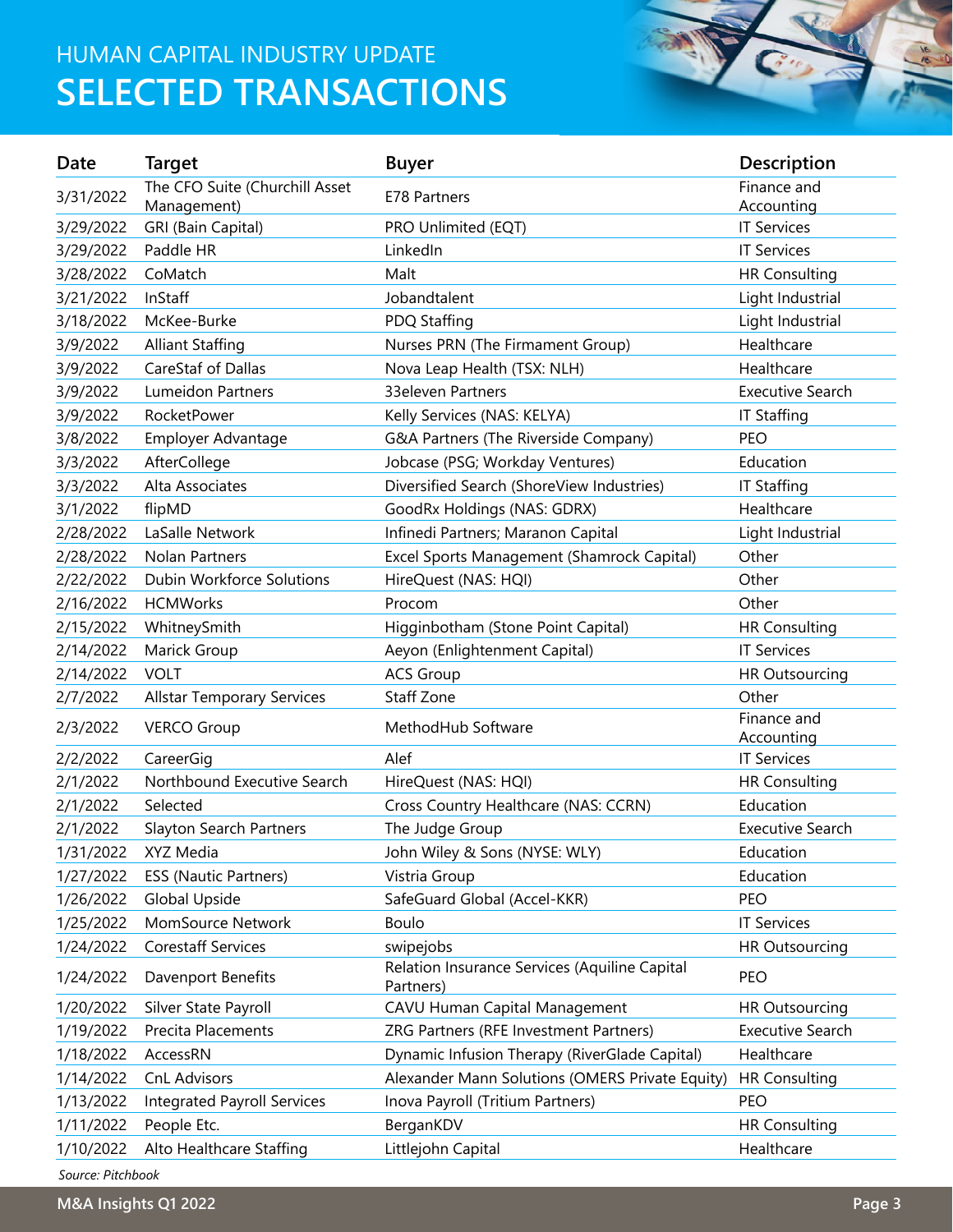## HUMAN CAPITAL INDUSTRY UPDATE **PUBLIC TRADING DATA**

**Executive staffing and healthcare staffing continue to lead the industry in terms of profitability, while commercial, professional, and IT staffing sales slow relative to other sectors of the market.** 

#### **Operating Statistics**

(\$ in millions)

|                                | <b>LTM Revenues</b> |                                                                                   | <b>LTM EBITDA</b> |                   |                                      |                 | LTM EBIT        | <b>LTM Net Income</b> |                       | <b>LTM Capex</b> |                  | Debt/                 |                          | Net Debt/        |
|--------------------------------|---------------------|-----------------------------------------------------------------------------------|-------------------|-------------------|--------------------------------------|-----------------|-----------------|-----------------------|-----------------------|------------------|------------------|-----------------------|--------------------------|------------------|
|                                |                     | \$(mm) 3yr CAGR                                                                   |                   |                   | \$(mm) Margin 3yr CAGR \$(mm) Margin |                 |                 |                       | $$$ (mm) Margin       | $$$ (mm)         | % Sales          | <b>EBITDA Capital</b> |                          | <b>EBITDA</b>    |
|                                |                     |                                                                                   |                   |                   |                                      |                 |                 |                       |                       |                  |                  |                       |                          |                  |
| <b>Commercial Staffing</b>     | \$20,943            | $(2.0\%)$                                                                         |                   | 3.5%              |                                      |                 | 3.2%            |                       |                       |                  | 0.3%             |                       | 35.8%                    | 0.9x             |
| ManpowerGroup<br>TrueBlue      | 2,266               |                                                                                   | \$735<br>102      | 4.5%              | $(6.0\%)$                            | \$663<br>74     | 3.3%            | \$412<br>65           | 2.0%<br>2.9%          | \$71<br>31       | 1.4%             | 1.6x<br>0.5x          | 13.3%                    | 0.3x             |
| Kelly Services                 | 5,000               | $(4.5\%)$                                                                         | 101               | 2.0%              | $(6.0\%)$                            | 70              | 1.4%            | 82                    | 1.6%                  |                  | 0.2%             |                       | 5.6%                     |                  |
| Randstad                       |                     | $(3.8\%)$                                                                         |                   |                   | $(7.1\%)$                            |                 |                 | 949                   |                       | 10<br>55         |                  | 0.6x                  |                          | (1.5x)           |
|                                | 29,908              | 1.1%                                                                              | 1,388             | 4.6%              | 2.3%                                 | 1,278           | 4.3%            |                       | 3.2%                  |                  | 0.2%             | 0.7x                  | 17.9%                    | 5.7x             |
| Adecco Group                   | 24,905              | (4.3%)                                                                            | 1,114             | 4.5%              | $(5.4\%)$                            | 895             | 3.6%            | 644                   | 2.6%                  | 169              | 0.7%             | 4.2x                  | 47.0%                    | 3.5x             |
| Mean<br>Median                 |                     | (2.7%)<br>(3.8%)                                                                  |                   | 3.8%<br>4.5%      | $(4.4\%)$<br>$(6.0\%)$               |                 | 3.1%<br>3.3%    |                       | 2.4%<br>2.6%          |                  | 0.6%<br>0.3%     |                       | 1.5x 23.9%<br>0.7x 17.9% | 1.8x<br>0.9x     |
|                                |                     | <b>LTM Revenues</b>                                                               |                   | <b>LTM EBITDA</b> |                                      |                 | <b>LTM EBIT</b> |                       | <b>LTM Net Income</b> |                  | <b>LTM Capex</b> | Debt /                |                          | Net Debt/        |
|                                |                     | \$(mm) 3yr CAGR                                                                   |                   |                   | \$(mm) Margin 3yr CAGR               |                 | \$(mm) Margin   |                       | \$(mm) Margin         | $$$ (mm)         | % Sales          | <b>EBITDA Capital</b> |                          | <b>EBITDA</b>    |
|                                |                     |                                                                                   |                   |                   |                                      |                 |                 |                       |                       |                  |                  |                       |                          |                  |
| <b>Professional Staffing</b>   |                     |                                                                                   |                   |                   |                                      |                 |                 |                       |                       |                  |                  |                       |                          |                  |
| Robert Half Intl.              | \$6,878             | 3.7%                                                                              | \$913             | 13.3%             | 11.2%                                | \$862           | 12.5%           | \$656                 | 9.5%                  | \$42             | 0.6%             | 0.3x                  | 15.3%                    | (0.3x)           |
| Kforce Inc.                    | 1,634               | 6.6%                                                                              | 117               | 7.2%              | 14.4%                                | 115             | 7.0%            | 81                    | 5.0%                  | 7                | 0.4%             | 0.9x                  | 36.8%                    | (0.0x)           |
| PageGroup                      | 2,261               | 2.0%                                                                              | 243               | 10.8%             | 5.2%                                 | 232             | 10.3%           | 163                   | 7.2%                  | 14               | 0.6%             | 0.5x                  | 23.1%                    | (0.3x)           |
| Hays                           | 8,200               | $(0.6\%)$                                                                         | 264               | 3.2%              | (10.2%)                              | 234             | 2.9%            | 161                   | 2.0%                  | 15               | 0.2%             | 0.8x                  | 19.7%                    | (0.2x)           |
| GEE Group, Inc.                | 162                 | (3.4%)                                                                            | 13                | 8.3%              | 14.4%                                | 9               | 5.6%            | 20                    | 12.2%                 | 0                | 0.2%             | 0.3x                  | 4.0%                     | (0.7x)           |
| Mean                           |                     | 2.9%                                                                              |                   | 8.6%              | 5.2%                                 |                 | 8.2%            |                       | 5.9%                  |                  | 0.5%             |                       | 0.6x 23.7%               | (0.2x)           |
| <b>Median</b>                  |                     | 2.8%                                                                              |                   | 9.0%              | 8.2%                                 |                 | 8.6%            |                       | 6.1%                  |                  | 0.5%             |                       | 0.7x 21.4%               | (0.3x)           |
|                                |                     |                                                                                   |                   |                   |                                      |                 |                 |                       |                       |                  |                  |                       |                          |                  |
|                                |                     | <b>LTM Revenues</b>                                                               |                   | <b>LTM EBITDA</b> |                                      |                 | <b>LTM EBIT</b> |                       | <b>LTM Net Income</b> |                  | <b>LTM Capex</b> | Debt /                |                          | Net Debt/        |
|                                |                     | \$(mm) 3yr CAGR                                                                   |                   |                   | \$(mm) Margin 3yr CAGR               |                 | \$(mm) Margin   |                       | \$(mm) Margin         | $$$ (mm)         | % Sales          | <b>EBITDA Capital</b> |                          | <b>EBITDA</b>    |
|                                |                     |                                                                                   |                   |                   |                                      |                 |                 |                       |                       |                  |                  |                       |                          |                  |
| <b>IT Staffing</b>             |                     |                                                                                   |                   |                   |                                      |                 |                 |                       |                       |                  |                  |                       |                          |                  |
| <b>ASGN</b> Incorporated       | \$4,194             | 5.7%                                                                              | \$472             | 11.3%             | 6.6%                                 | \$384           | 9.2%            | \$257                 | 6.1%                  | \$35             | 0.8%             | 2.2x                  | 36.9%                    | 1.3x             |
| Computer Task Group            | 385                 | 3.0%                                                                              | 17                | 4.4%              | 39.5%                                | 14              | 3.7%            | 14                    | 3.8%                  | $\mathbf{1}$     | 0.3%             | 0.8x                  | 17.7%                    | (1.1x)           |
| <b>RCM Technologies</b>        | 241                 | 0.6%                                                                              | 19                | 7.7%              | 30.1%                                | 18              | 7.3%            | 17                    | 6.8%                  | 1                | 0.2%             | 0.8x                  | 33.6%                    | 0.8x             |
| Mean                           |                     | 3.1%                                                                              |                   | 7.8%              | 25.4%                                |                 | 6.7%            |                       | 5.6%                  |                  | 0.5%             |                       | 1.3x 29.4%               | 0.3x             |
| <b>Median</b>                  |                     | 3.0%                                                                              |                   | 7.7%              | 30.1%                                |                 | 7.3%            |                       | 6.1%                  |                  | 0.3%             |                       | 0.8x 33.6%               | 0.8x             |
|                                |                     | <b>LTM Revenues</b>                                                               |                   | <b>LTM EBITDA</b> |                                      | <b>LTM EBIT</b> |                 | <b>LTM Net Income</b> |                       | <b>LTM Capex</b> |                  | Debt /                |                          | Net Debt/        |
|                                | \$(mm)              | 3yr CAGR                                                                          |                   |                   | \$(mm) Margin 3yr CAGR \$(mm) Margin |                 |                 |                       | \$(mm) Margin         | $$$ (mm)         | % Sales          | <b>EBITDA Capital</b> |                          | <b>EBITDA</b>    |
|                                |                     |                                                                                   |                   |                   |                                      |                 |                 |                       |                       |                  |                  |                       |                          |                  |
| <b>Healthcare Staffing</b>     |                     |                                                                                   |                   |                   |                                      |                 |                 |                       |                       |                  |                  |                       |                          |                  |
| <b>AMN Healthcare Services</b> | \$4,651             | 23.1%                                                                             | \$693             | 14.9%             | 43.5%                                | \$582           | 12.5%           | \$403                 | 8.7%                  | \$56             | 1.2%             | 1.2x                  | 44.4%                    | 1.1x             |
| CrossCountry Healthcare        | 2,136               | 27.1%                                                                             | 226               | 10.6%             | 120.2%                               | 216             | 10.1%           | 175                   | 8.2%                  | 8                | 0.4%             | 1.0x                  | 39.7%                    | 1.0x             |
| Mean                           |                     | 25.1%                                                                             |                   | 12.7%             | 81.8%                                |                 | 11.3%           |                       | 8.4%                  |                  | 0.8%             |                       | 1.1x 42.0%               | 1.1x             |
| Median                         |                     | 25.1%                                                                             |                   | 12.7%             | 81.8%                                |                 | 11.3%           |                       | 8.4%                  |                  | 0.8%             |                       | 1.1x 42.0%               | 1.1x             |
|                                |                     |                                                                                   |                   |                   |                                      |                 |                 |                       |                       |                  |                  |                       |                          |                  |
|                                |                     | <b>LTM Revenues</b>                                                               |                   | <b>LTM EBITDA</b> |                                      |                 | <b>LTM EBIT</b> |                       | <b>LTM Net Income</b> |                  | <b>LTM Capex</b> | Debt /                |                          | Net Debt/        |
|                                |                     | \$(mm) 3yr CAGR \$(mm) Margin 3yr CAGR \$(mm) Margin \$(mm) Margin \$(mm) % Sales |                   |                   |                                      |                 |                 |                       |                       |                  |                  | <b>EBITDA Capital</b> |                          | <b>EBITDA</b>    |
| <b>Executive Staffing</b>      |                     |                                                                                   |                   |                   |                                      |                 |                 |                       |                       |                  |                  |                       |                          |                  |
| Heidrick&Struggles Intl.       | \$1,093             | 11.9%                                                                             |                   | \$131 12.0%       | 15.4%                                |                 | \$120 11.0%     | \$76                  | 7.0%                  | \$7              | 0.6%             |                       | 0.5x 18.8%               | (1.4x)           |
| Korn Ferry                     | 2,461               | 0.8%                                                                              |                   | 460 18.7%         | 18.3%                                |                 | 422 17.1%       | 294                   | 11.9%                 | 41               | 1.7%             |                       | 1.1x 27.6%               | (0.7x)           |
|                                |                     |                                                                                   |                   |                   |                                      |                 |                 |                       |                       |                  |                  |                       |                          |                  |
| Mean<br><b>Median</b>          |                     | 6.3%<br>6.3%                                                                      |                   | 15.3%<br>15.3%    | 16.9%<br>16.9%                       |                 | 14.1%<br>14.1%  |                       | 9.5%<br>9.5%          |                  | 1.2%<br>1.2%     |                       | 0.8x 23.2%<br>0.8x 23.2% | (1.1x)<br>(1.1x) |

*Source: Bloomberg, Capital IQ and Company Filings*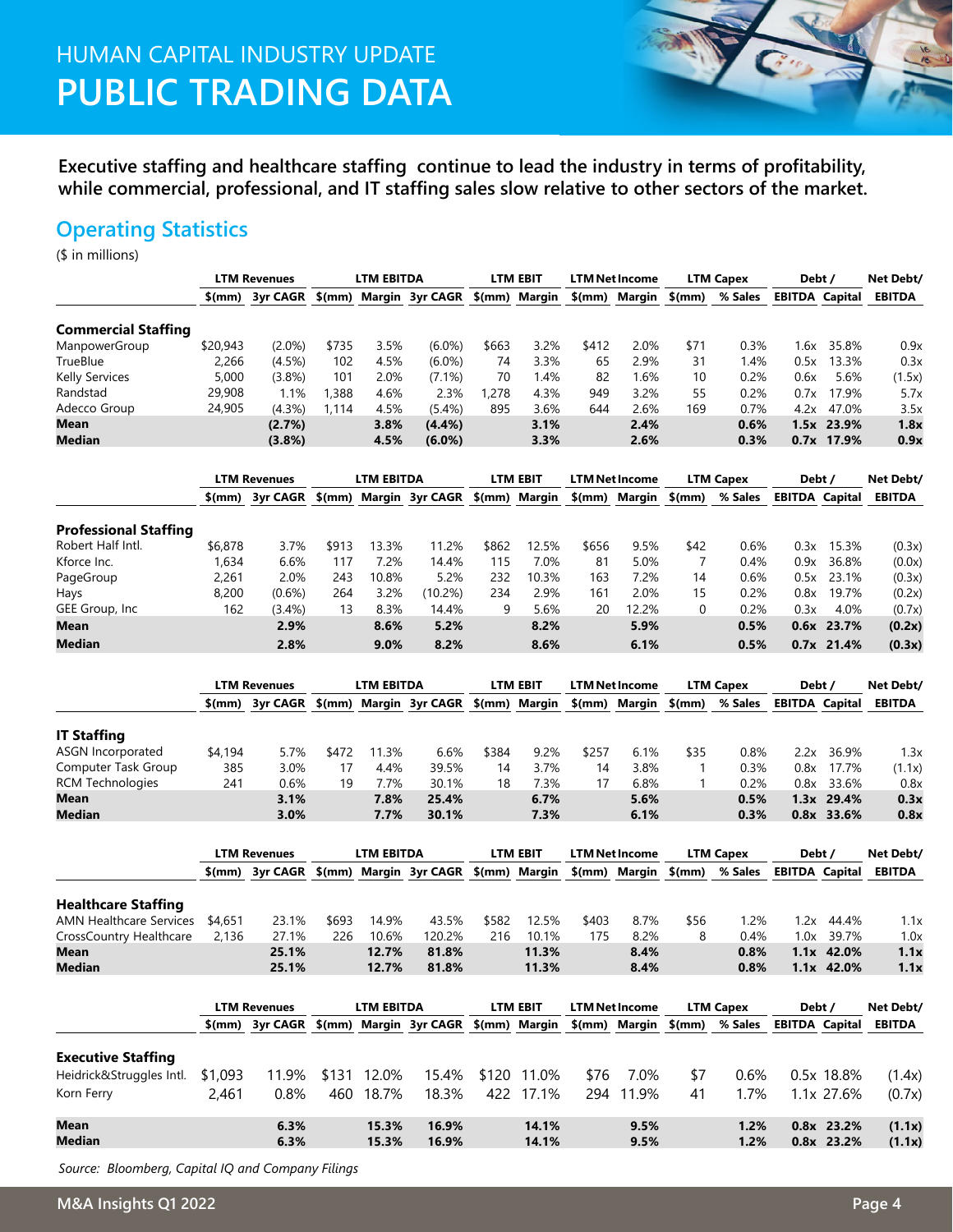## HUMAN CAPITAL INDUSTRY UPDATE **PUBLIC TRADING DATA**

**The first quarter of 2022 was another strong quarter for staffing companies as trading multiples and market caps remain bolstered, particularly in the commercial and professional sectors.**

#### **Trading Multiples**

(\$ in millions, except per share amounts)

|                            |                  |         |         |             |              |      | Total Enterprise Value / |               |            |                 |            |            |            |         |
|----------------------------|------------------|---------|---------|-------------|--------------|------|--------------------------|---------------|------------|-----------------|------------|------------|------------|---------|
|                            | Price<br>3/31/22 | % 52-Wk | Market  | <b>Net</b>  | Tot. Ent.    |      | <b>Revenues</b>          | <b>EBITDA</b> |            | <b>EBIT</b>     |            | P/E        |            | Price / |
|                            |                  | High    | Cap     | <b>Debt</b> | <b>Value</b> | LTM  | <b>NFY</b>               | <b>LTM</b>    | <b>NFY</b> | <b>LTM</b>      | <b>NFY</b> | <b>LTM</b> | <b>NFY</b> | Book    |
| <b>Commercial Staffing</b> |                  |         |         |             |              |      |                          |               |            |                 |            |            |            |         |
| ManpowerGroup              | \$93.92          | 75%     | \$5,026 | \$660       | \$5,685      | 0.3x | 0.5x                     | 7.7x          | 3.9x       | 8.6x            | 4.6x       | 12.5x      | 56.7x      | 2.0x    |
| TrueBlue                   | 28.89            | 88%     | 1.013   | 35          | 1.048        | 0.5x | 0.6x                     | 10.3x         | 9.1x       | 14.1x           | 12.3x      | 15.7x      | 37.9x      | nmf     |
| <b>Kelly Services</b>      | 21.69            | 80%     | 855     | (155)       | 699          | 0.1x | 0.4x                     | 6.9x          | 6.6x       | 10.0x           | 7.9x       | 10.4x      | 29.3x      | nmf     |
| Randstad                   | 60.70            | 81%     | 11.111  | 7.902       | 19.013       | 0.6x | na                       | 13.7x         | na         | 14.9x           | na         | 11.8x      | na         | 2.2x    |
| Adecco Group               | 45.62            | 63%     | 7.926   | 3,936       | 11,862       | 0.5x | na                       | 10.7x         | na         | 13.3x           | na         | 11.6x      | na         | 1.8x    |
| <b>Mean</b>                |                  | 77%     |         |             |              | 0.4x | 0.5x                     | 9.9x          | 6.5x       | 12.2x           | 8.3x       | 12.4x      | 41.3x      | 2.0x    |
| <b>Median</b>              |                  | 80%     |         |             |              |      | $0.5x$ 0.5x              | 10.3x         |            | $6.6x$ 13.3 $x$ | 7.9x       | 11.8x      | 37.9x      | 2.0x    |

|                              |              |                 |              |             |              |      |            |               | Total Enterprise Value /                |       |            |            |            | Price / |
|------------------------------|--------------|-----------------|--------------|-------------|--------------|------|------------|---------------|-----------------------------------------|-------|------------|------------|------------|---------|
|                              | <b>Price</b> | % 52-Wk<br>Hiah | Market       | <b>Net</b>  | Tot. Ent.    |      | Revenues   | <b>EBITDA</b> |                                         | EBIT  |            | P/E        |            |         |
|                              | 3/31/22      |                 | Cap          | <b>Debt</b> | <b>Value</b> | LTM  | <b>NFY</b> | <b>LTM</b>    | <b>NFY</b>                              | LTM   | <b>NFY</b> | <b>LTM</b> | <b>NFY</b> | Book    |
| <b>Professional Staffing</b> |              |                 |              |             |              |      |            |               |                                         |       |            |            |            |         |
| Robert Half Intl.            | \$114.18     |                 | 91% \$12,438 | (5288)      | \$12,150     | 1.8x | 5.1x       | 13.3x         | 52.4x                                   | 14.1x | na         | 19.3x      | 148.7x     | 9.0x    |
| Kforce Inc.                  | 73.97        | 91%             | 1,501        | (1)         | 1,500        | 0.9x | 0.3x       | 12.8x         | 8.4x                                    | 13.1x | 9.4x       | 19.2x      | 25.9x      | 8.0x    |
| PageGroup                    | 6.47         | 71%             | 2.059        | (70)        | 1.989        | 0.9x | 1.7x       | 8.2x          | 14.7x                                   | 8.6x  | na         | 44.5x      | 6.8x       | 5.6x    |
| Hays                         | 1.61         | 68%             | 2,689        | (58)        | 2.630        | 0.3x | 2.5x       | 10.0x         | 33.3x                                   | 11.3x | 41.8x      | 17.0x      | 1.9x       | 2.8x    |
| GEE Group, Inc.              | 0.55         | 39%             | 63           | (10)        | 53           | 0.3x | 0.1x       | 3.9x          | 0.5x                                    | 5.8x  | 1.0x       | 3.1x       | 1.0x       | 0.6x    |
| Mean                         |              | 80%             |              |             |              |      |            |               | $1.0x$ 2.4x $11.1x$ 27.2x $11.7x$ 25.6x |       |            | 25.0x      | 45.8x      | 6.4x    |
| Median                       |              | 81%             |              |             |              |      |            |               | $0.9x$ 2.1x 11.4x 24.0x 12.2x 25.6x     |       |            | 19.3x      | 16.4x      | 6.8x    |

|                         |              |         |               |            |           |      |                                  | Total Enterprise Value / |            |                 |            |            |            |         |
|-------------------------|--------------|---------|---------------|------------|-----------|------|----------------------------------|--------------------------|------------|-----------------|------------|------------|------------|---------|
|                         | <b>Price</b> | % 52-Wk | Market<br>Cap | <b>Net</b> | Tot. Ent. |      | <b>EBITDA</b><br><b>Revenues</b> |                          |            | EBIT            |            | P/E        |            | Price / |
|                         | 3/31/22      | Hiah    |               | Debt       | Value     | LTM  | <b>NFY</b>                       | LTM                      | <b>NFY</b> | LTM             | <b>NFY</b> | <b>LTM</b> | <b>NFY</b> | Book    |
| <b>IT Staffing</b>      |              |         |               |            |           |      |                                  |                          |            |                 |            |            |            |         |
| ASGN Incorporated       | \$116.71     | 88%     | \$6,022       | \$592      | \$6,614   | .6x  | 0.4x                             | 14.0x                    | 9.6x       | 17.2x           | 10.7x      | 14.5x      | 29.4x      | 3.2x    |
| Computer Task Group     | 9.77         | 84%     | 150           | (18)       | 132       | 0.3x | 0.0x                             | 7.9x                     | 0.3x       | 9.3x            | 0.3x       | 10.1x      | 4.4x       | 1.6x    |
| <b>RCM Technologies</b> | 9.86         | 92%     | 103           | 14         | 118       | 0.5x | 0.0x                             | 6.3x                     | 0.5x       | 6.7x            | 0.8x       | 6.7x       | 11.5x      | nmf     |
| Mean                    |              | 88%     |               |            |           |      | $0.8x$ 0.2x                      | 9.4x                     |            | $3.5x$ 11.1 $x$ | 3.9x       | 10.4x      | 15.1x      | 2.4x    |
| Median                  |              | 88%     |               |            |           |      | $0.5x$ 0.0 $x$                   | 7.9x                     | 0.5x       | 9.3x            | 0.8x       | 10.1x      | 11.5x      | 2.4x    |

|                                          |          |         |         |             |              |      |                                                 | Total Enterprise Value / |            |             |            |            |            |         |
|------------------------------------------|----------|---------|---------|-------------|--------------|------|-------------------------------------------------|--------------------------|------------|-------------|------------|------------|------------|---------|
|                                          | Price    | % 52-Wk | Market  | <b>Net</b>  | Tot. Ent.    |      | <b>EBITDA</b><br><b>EBIT</b><br><b>Revenues</b> |                          |            |             |            | P/E        |            | Price / |
|                                          | 3/31/22  | High    | Cap     | <b>Debt</b> | <b>Value</b> | LTM  | <b>NFY</b>                                      | <b>LTM</b>               | <b>NFY</b> | <b>LTM</b>  | <b>NFY</b> | <b>LTM</b> | <b>NFY</b> | Book    |
| <b>Healthcare Staffing</b>               |          |         |         |             |              |      |                                                 |                          |            |             |            |            |            |         |
| <b>AMN Healthcare</b><br><b>Services</b> | \$104.33 | 81%     | \$4,796 | \$750       | \$5,546      | 1.2x | 0.5x                                            | 8.0x                     | 11.4x      | 9.5x        | 14.2x      | 12.4x      | 75.5x      | 4.2x    |
| <b>Cross Country</b><br>Healthcare       | 21.67    | 71%     | 825     | 233         | 1.058        | 0.5x | 0.1x                                            | 4.7x                     | 1.4x       | 4.9x        | 1.3x       | 4.7x       | 18.7x      | 2.7x    |
| <b>Mean</b>                              |          | 76%     |         |             |              |      | $0.8x$ 0.3x                                     | 6.3x                     | 6.4x       | 7.2x        | 7.7x       | 8.5x       | 47.1x      | 3.5x    |
| <b>Median</b>                            |          | 76%     |         |             |              |      | $0.8x$ 0.3 $x$                                  | 6.3x                     | 6.4x       | 7.2x        | 7.7x       | 8.5x       | 47.1x      | 3.5x    |
|                                          |          |         |         |             |              |      |                                                 | Total Enterprise Value / |            |             |            |            |            |         |
|                                          | Price    | % 52-Wk | Market  | <b>Net</b>  | Tot. Ent.    |      | <b>Revenues</b>                                 | <b>EBITDA</b>            |            | <b>EBIT</b> |            | P/E        |            | Price / |
|                                          | 3/31/22  | High    | Cap     | <b>Debt</b> | <b>Value</b> | LTM  | <b>NFY</b>                                      | <b>LTM</b>               | <b>NFY</b> | LTM         | <b>NFY</b> | <b>LTM</b> | <b>NFY</b> | Book    |

| <b>Executive Staffing</b> |         |     |       |        |       |      |      |                                           |      |        |      |       |       |      |
|---------------------------|---------|-----|-------|--------|-------|------|------|-------------------------------------------|------|--------|------|-------|-------|------|
| Heidrick&Struggles Intl.  | \$39.58 | 79% | \$775 | (5187) | \$589 |      |      | 0.5x  0.1x  4.5x  1.2x                    |      | 4.9x   | 1.5x | 10.6x | 28.7x | 2.3x |
| Korn Ferry                | 64.94   | 77% | 3,500 | (317)  | 3.183 | 1.3x | 0.3x | 6.9x                                      | 4.1x | 7.5x   | 3.9x | 11.8x | 56.1x | 2.4x |
| Mean                      |         | 78% |       |        |       |      |      | $0.9x$ $0.2x$ $5.7x$ $2.7x$ $6.2x$ $2.7x$ |      |        |      | 11.2x | 42.4x | 2.4x |
| Median                    |         | 78% |       |        |       |      |      | $0.9x$ $0.2x$ $5.7x$ $2.7x$               |      | . 6.2x | 2.7x | 11.2x | 42.4x | 2.4x |

*Source: Bloomberg, Capital IQ and Company Filings*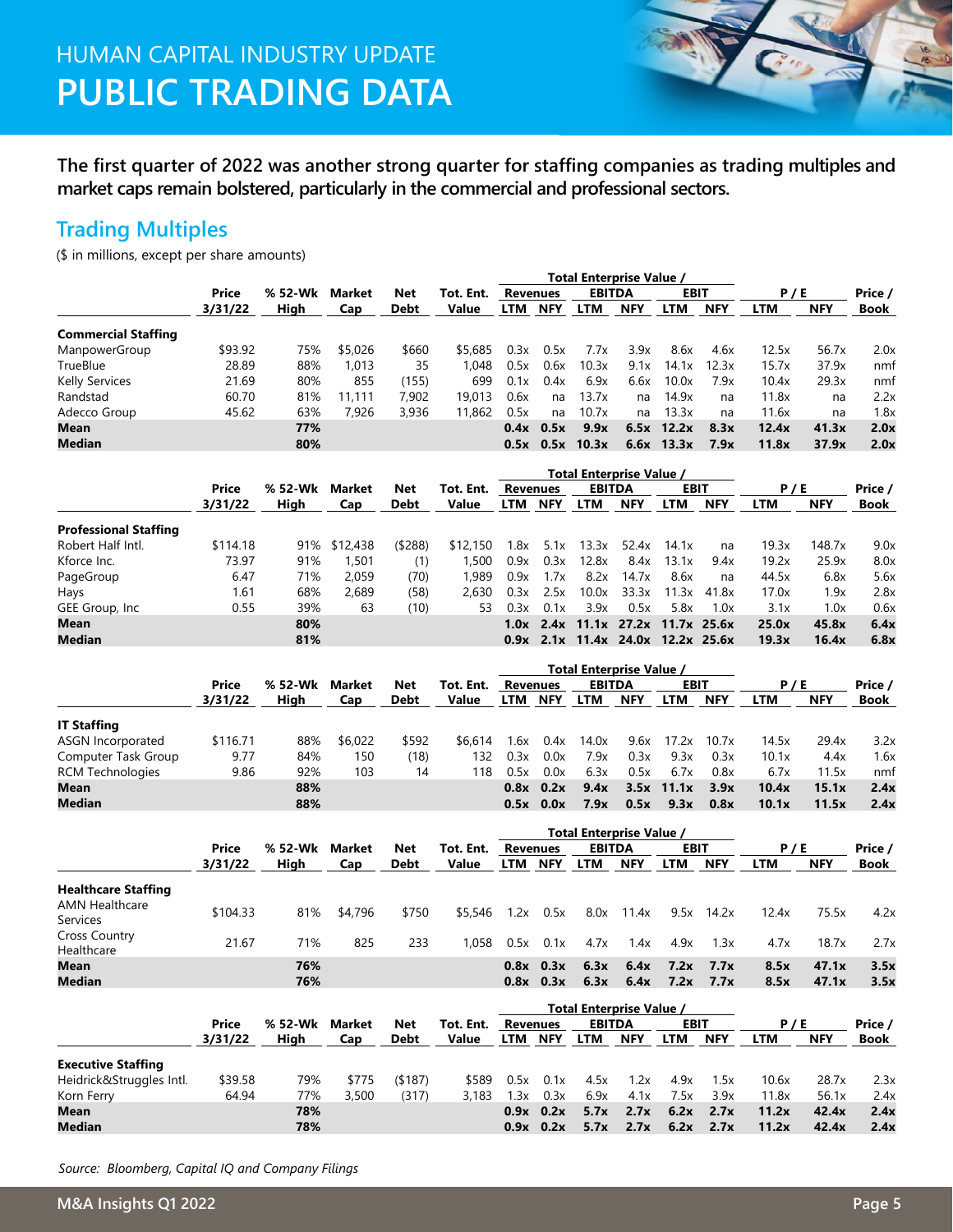## HUMAN CAPITAL INDUSTRY UPDATE **PUBLIC VALUATION TRENDS**

#### **Share Price Performance by Segment**



-IT Index: ASGN, CTG, RCMT

#### **Rolling EV/EBITDA**



*Source: S&P Capital IQ*